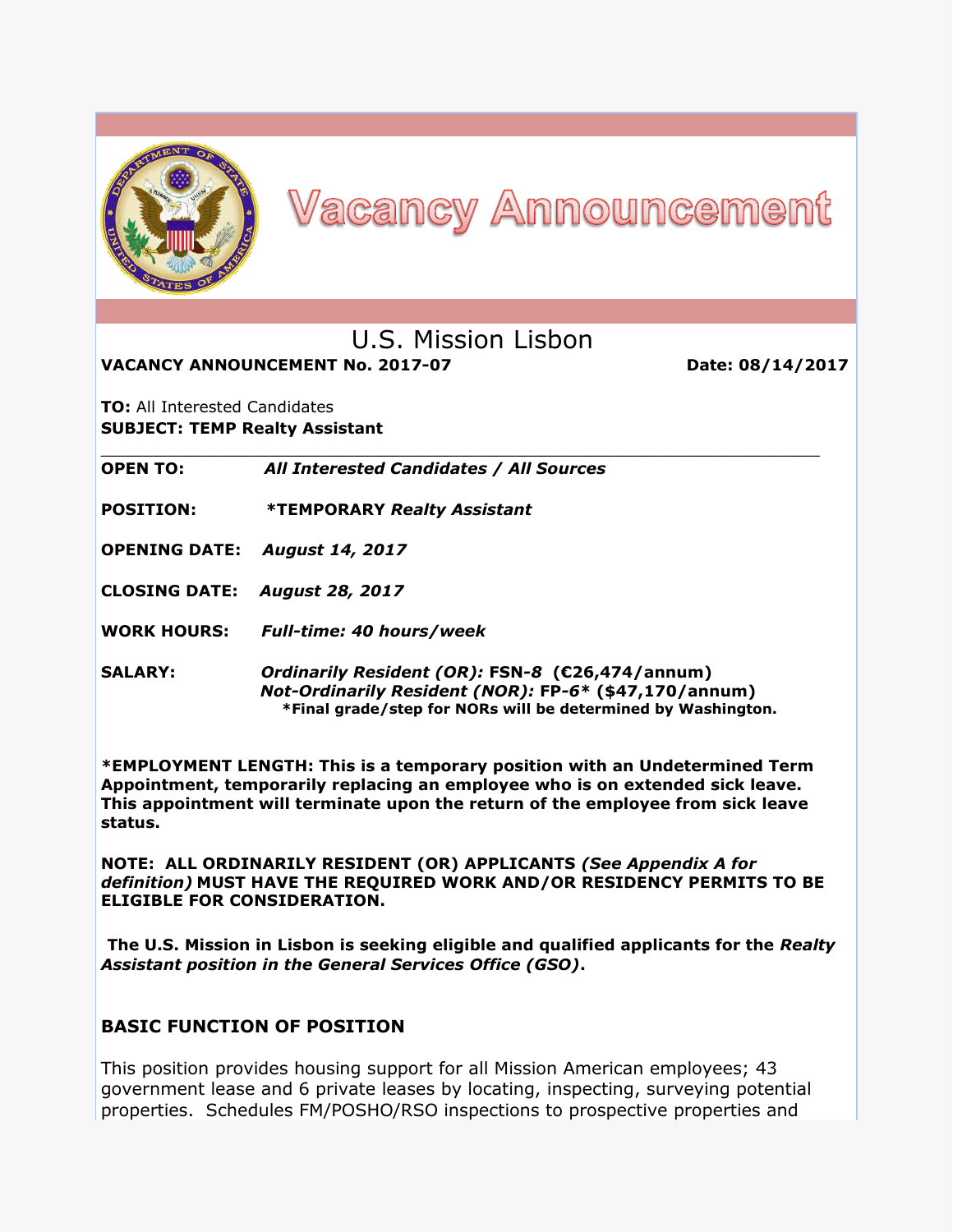gathers all required information for the IAHB. Participates in IAHB meetings for evaluation and assignments of approval properties. Conducts standard lease negotiations with landlords to ensure favorable terms and conditions that meet Post's requirements. Is responsible for the administration of government leased property program and private leased including residential, functional properties. Acts as the main point of contact between landlords and occupants, resolving problems and coordinating requirements.

## **QUALIFICATIONS REQUIRED**

**Applicants must address each required qualification listed below with specific and comprehensive information supporting each item. Failure to do so may result in a determination that the applicant is not qualified.** 

**1. EDUCATION:** *Completion of secondary schooling is required.* 

**2. EXPERIENCE**: *Two years of experience in the Lisbon, Portugal real estate market in sales or management of properties. In addition, one year of supervisory experience.*

**3. LANGUAGE:** *Level 4 (Fluent) Speaking/Reading/Writing of English and Portuguese is required.* **(This will be tested.)** 

**4. SKILLS AND ABILITIES:** *Good working knowledge of computers, MS Office and other common software programs. Must be reasonable. Possess tact, patience and firmness in dealing with American employees, landlords and real estate professionals. Ability to draft quickly, accurately and concisely in English. .*

**5. JOB KNOWLEDGE:** C*onsiderable knowledge of Portugal's real estate market and practices.*

- **OR-**

**1. EDUCATION:** *Completion of elementary schooling is required.* 

**2. EXPERIENCE**: *Six years of experience in the Lisbon, Portugal real estate market in sales or management of properties. In addition, one year of supervisory experience.*

**3. LANGUAGE:** *Level 4 (Fluent) Speaking/Reading/Writing of English and Portuguese is required.* **(This will be tested.)** 

**4. SKILLS AND ABILITIES:** *Good working knowledge of computers, MS Office and other common software programs. Must be reasonable. Possess tact, patience and firmness in dealing with American employees, landlords and real estate professionals. Ability to draft quickly, accurately and concisely in English.* 

**5. JOB KNOWLEDGE:** C*onsiderable knowledge of Portugal's real estate market and practices.*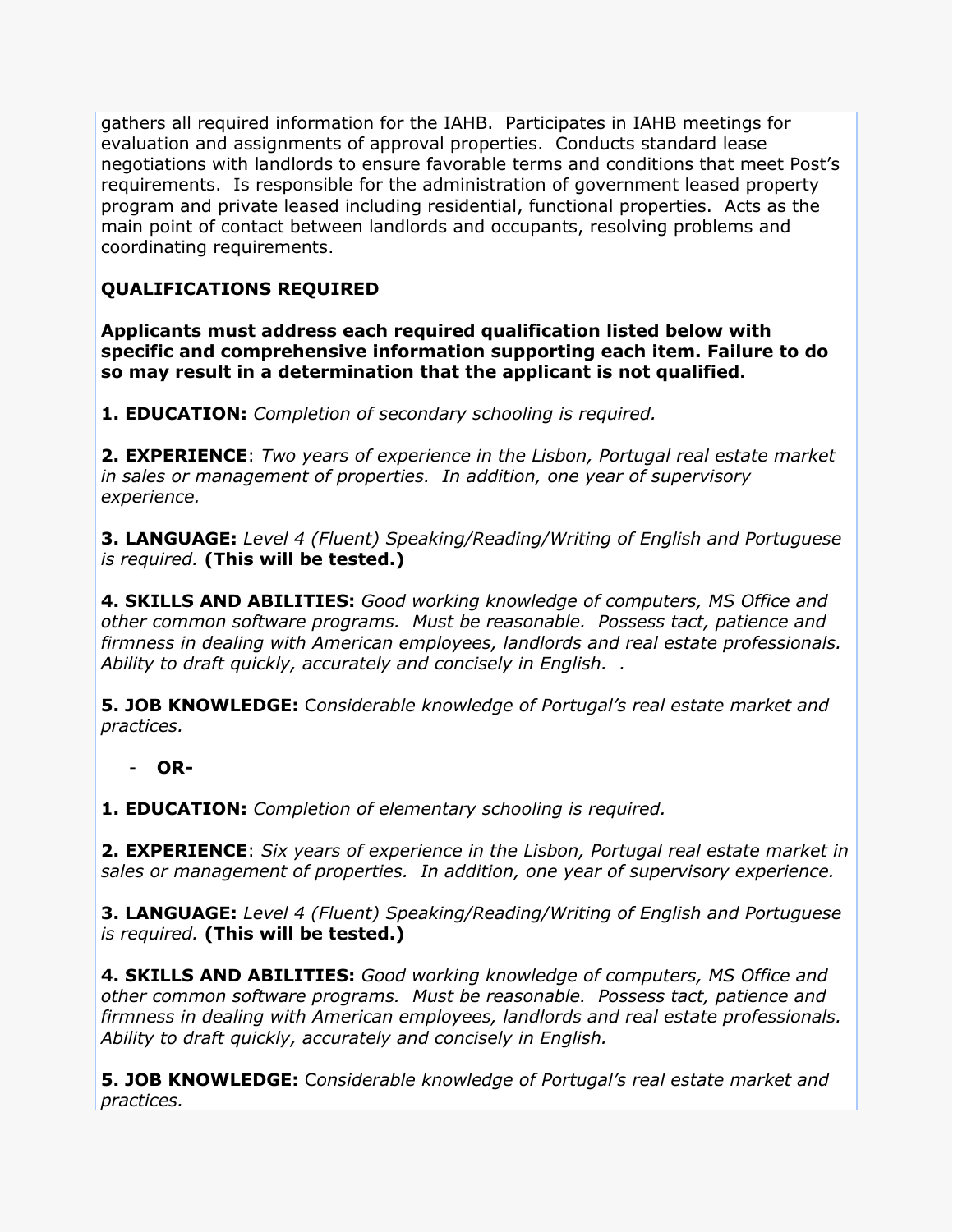**FOR FURTHER INFORMATION:** The complete position description listing all of the duties and responsibilities may be obtained by contacting the Human Resources Office *(*[hrol@state.gov](mailto:hrol@state.gov) *, Tel: 21-770-2516).*

**HIRING PREFERENCE SELECTION PROCESS:** When qualified, applicants in the following hiring preference categories are extended a hiring preference in the order below. Therefore, it is essential that these applicants describe their status on the application. Failure to do so may result in a determination that the applicant is not eligible for a hiring preference

### **HIRING PREFERENCE ORDER:**

(1) AEFM / USEFM who is a preference-eligible U.S. Veteran\* (2) AEFM / USEFM (3) FS on LWOP\*\*

**IMPORTANT:** Applicants who claim status as a preference-eligible U.S. Veteran must submit a copy of the most recent Member Copy Four (4) of the DD-214, Certificate of Release or Discharge from Active Duty, and, if applicable, a letter from the U.S. Department of Veterans Affairs. If claiming conditional eligibility for U.S. Veterans' preference, applicants must submit proof of conditional eligibility. If the written documentation confirming eligibility is not received in the HR office by the closing date of the vacancy announcement, the U.S. Veterans' preference will not be considered in the application process. Mission HR's decision on eligibility for U.S. Veterans' preference after reviewing all required documentation is final.

\*\* This level of preference applies to all Foreign Service employees on LWOP.

### **ADDITIONAL SELECTION CRITERIA:**

1. Management may consider the following when determining successful candidacy: nepotism, conflicts of interest, budget, and residency status.

2. Current OR employees serving a probationary period are not eligible to apply. Current OR employees with an Overall Summary Rating of Needs Improvement or Unsatisfactory on their most recent Employee Performance Report (EPR) are not eligible to apply.

3. Current NOR employees hired on a Family Member Appointment (FMA) or a Personal Service Agreement (PSA) are not eligible to apply within the first 90 calendar days of their employment, unless they have a When Actually Employed (WAE) work schedule.

4. The candidate must be able to obtain and hold the following: *local security certification*.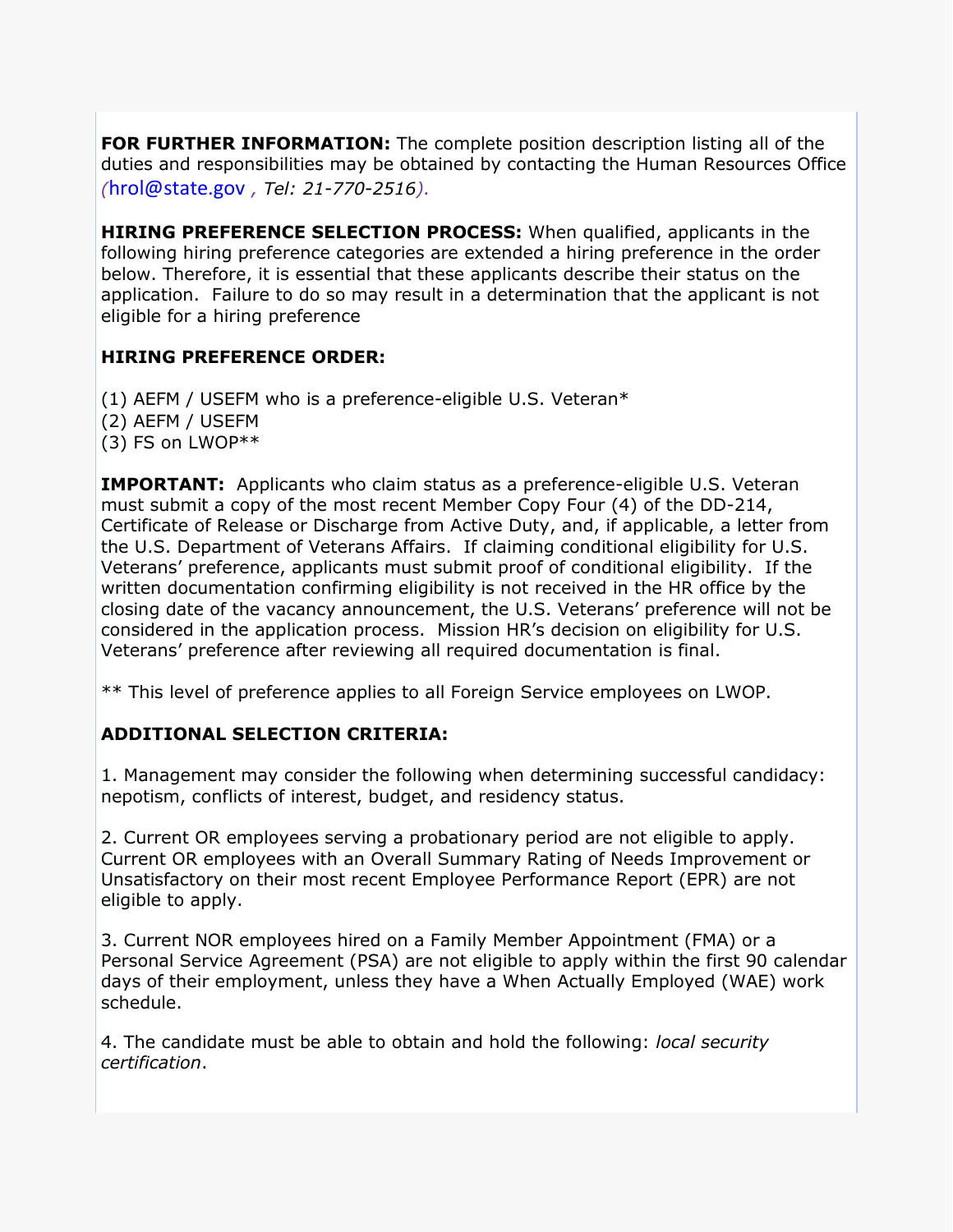**HOW TO APPLY:** Applicants must submit the following documents to be considered. Failure to do so may result in the determination that the applicant is not qualified.

1. Universal Application for Employment (UAE) (Form DS-174), which is available on our website or by contacting Human Resources. (See "For Further Information" above); and

2. A current résumé or curriculum vitae (without photo); and

3. Any additional documentation that supports or addresses the requirements listed above (e.g. transcripts, degrees, language test scores, typing test scores, work and/or residency permits, etc.)

#### **WHERE TO APPLY:**

Human Resources Office: *Cristina Villarinho* E-mail Address: *[hrol@state.gov](mailto:hrol@state.gov)*

**EQUAL EMPLOYMENT OPPORTUNITY:** The U.S. Mission provides equal opportunity and fair and equitable treatment in employment to all people without regard to race, color, religion, sex, national origin, age, disability, political affiliation, marital status, or sexual orientation. The Department of State also strives to achieve equal employment opportunity in all personnel operations through continuing diversity enhancement programs. The EEO complaint procedure is not available to individuals who believe they have been denied equal opportunity based upon marital status or political affiliation. Individuals with such complaints should avail themselves of the appropriate grievance procedures, remedies for prohibited personnel practices, and/or courts for relief.

### **Appendix A - DEFINITIONS**

**Eligible Family Member (EFM):** An EFM for employment purposes is an individual who meets **all** of the following criteria:

- U.S. Citizen or not a U.S. Citizen; **and**
- Spouse or same-sex domestic partner (as defined in 3 FAM 1610); **or**
- Child, who is unmarried and under 21 years of age or, regardless of age, is incapable of self-support. The term "child" shall include, in addition to natural offspring, stepchild, adopted child, and a child under legal guardianship of employee, spouse, or same-sex domestic partner when such child is expected to be under legal guardianship until 21 years of age and when dependent upon and normally residing with the guardian; **or**
- Parent (including stepparents and legally adoptive parents) of employee, spouse, or same-sex domestic partner, when such parent is at least 51 percent dependent on the employee for support; **or**
- Sister or brother (including stepsisters and stepbrothers, or adoptive sisters or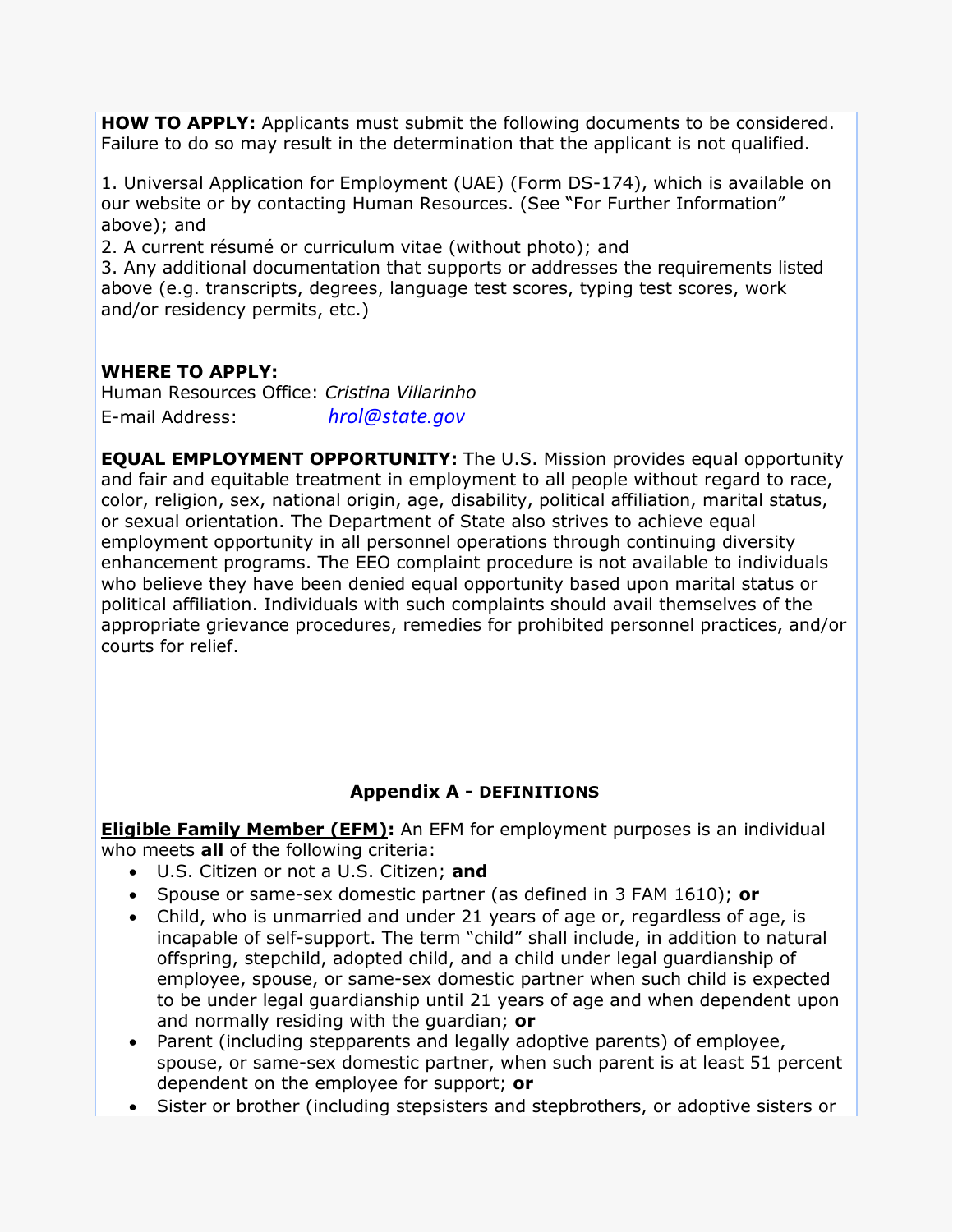brothers) of the employee, spouse, or same-sex domestic partner when such sibling is at least 51 percent dependent on the employee for support, unmarried, and under 21 years of age, or regardless of age, incapable of selfsupport; **and** 

- Listed on the travel orders or approved Form OF-126 of a sponsoring employee, i.e., a direct-hire Foreign Service, Civil Service, or uniformed service member who is permanently assigned to or stationed abroad or, as appropriate, at an office of the American Institute in Taiwan; **and**
- Is under chief of mission authority.

**U.S. Citizen Eligible Family Member (USEFM):** A USEFM for employment purposes is an individual who meets **all** of the following criteria:

- U.S. Citizen; **and**
- Spouse or same-sex domestic partner (as defined in 3 FAM 1610) of the sponsoring employee; **or**
- Child of the sponsoring employee who is unmarried and at least 18 years old; **and**
- Listed on the travel orders or approved Form OF-126 of a sponsoring employee, i.e., a direct-hire Foreign Service, Civil Service, or uniformed service member who is permanently assigned to or stationed abroad or, as appropriate, at an office of the American Institute in Taiwan; and resides at the sponsoring employee's post of assignment abroad, or as appropriate, at an office of the American Institute in Taiwan; and is under chief of mission authority; **or**
- resides at an Involuntary Separate Maintenance Allowance (ISMA) location authorized under 3 FAM 3232.2; **or**
- Currently receives a U.S. Government retirement annuity or pension from a career in the U.S. Foreign Service or Civil Service.

**Appointment Eligible Family Member (AEFM):** An AEFM for employment purposes is an individual who meets **all** of the following criteria:

- U.S. Citizen; **and**
- Spouse or same-sex domestic partner (as defined in 3 FAM 1610) of the sponsoring employee; **or**
- Child of the sponsoring employee who is unmarried and at least 18 years old; **and**
- Listed on the travel orders or approved Form OF-126 of a sponsoring employee, i.e., a direct-hire Foreign Service, Civil Service, or uniformed service member who is permanently assigned to or stationed abroad or, as appropriate, at an office of the American Institute in Taiwan (AIT); **and**
- Is under chief of mission authority; **and**
- Is residing at the sponsoring employee's post of assignment abroad or, as appropriate, at an office of the American Institute in Taiwan; **and**
- Does **NOT** currently receive a U.S. Government retirement annuity or pension from a career in the U.S. Foreign Service or Civil Service.

**Member of Household (MOH):** An individual who accompanies or joins a sponsoring employee, i.e., sponsor is a direct-hire employee under Chief of Mission authority,